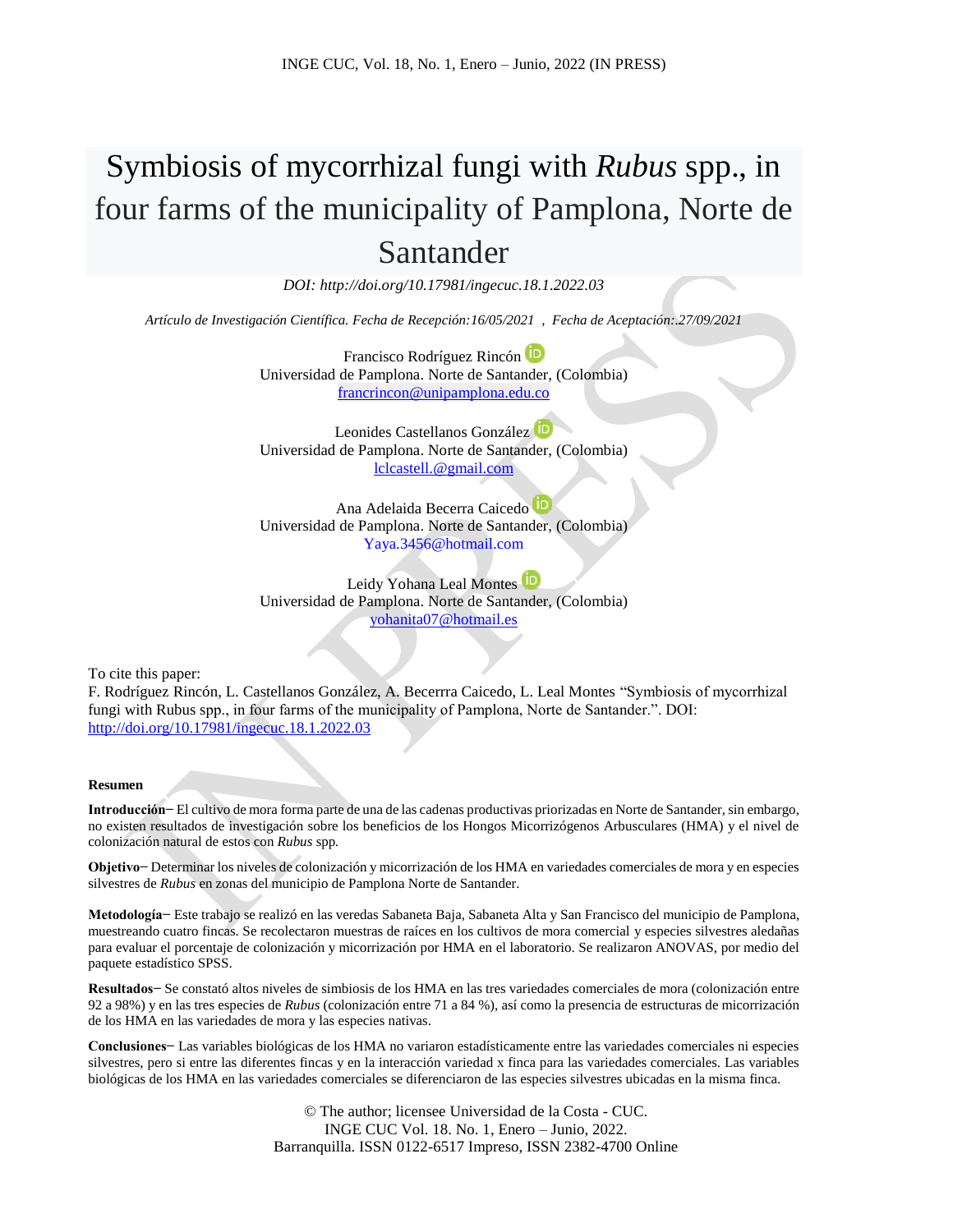**Palabras clave−** cultivo de mora; hongos; simbiosis; especies silvestres; variedades comerciales

#### **Abstract**

**Introduction−** The blackberry crop is part of the prioritized productive chains in Norte of Santander, however, there are no research results on the benefits of Arbuscular Mycorrhizal Fungi (AMF) and the level of natural colonization of these with *Rubus* sp.

**Objective−** To determine the levels of colonization and mycorrhization of AMF in commercial varieties of blackberry and wild species of *Rubus* sp. in areas of the municipality of Pamplona Norte de Santander

**Methodology−** This work was carried out in the Sabaneta Baja, Sabaneta Alta and San Francisco veredas of the municipality of Pamplona, sampling four farms. Root samples were collected from commercial blackberry crops and neighboring wild species to evaluate the percentage of colonization and mycorrhization by AMF. ANOVAS were carried out using the SPSS statistical package.

**Results−** High levels of AMF symbiosis were found in the three commercial varieties of blackberry (colonization between 92 to 98%) and in the three species of *Rubus* sp. (colonization between 71 to 84%), as well as the presence of mycorrhizal structures of AMF in blackberry varieties and native species.

**Conclusions−** The biological variables of the AMF did not vary statistically between the commercial varieties, or wild species, but did between the different farms and in the variety x farm interaction for the commercial varieties. The biological variables of the AMF in the commercial varieties differed from the wild species located on the same farm.

**Keywords−** blackberry crop; fungi; symbiosis; wild species; commercial varieties

# **I. INTRODUCTION**

Several researchers recognize that arbuscular mycorrhizal fungi (AMF) stimulate the growth, development and nutrition of plants, especially in soils of moderate and low fertility, mainly because the external hyphae increase the adsorption surface, beyond the zone of exhaustion surrounding the root [1].

The symbiotic associations between plant roots and fungi were named in 1885 by the German forest pathologist AB Fran as mycorrhiza, derived from the Greek that translates fungal root. Mycorrhizae, for many years they have been common in forest trees, today they are considered as the roots for the normal nutrition of most plants including cereals, vegetables, ornamental plants and tree [2].

The main function of the mycorrhiza is to facilitate the plant acquisition and absorption of water, phosphorus and nitrogen, mainly; However, this association provides other benefits to plants, among which are: protection against attack by parasites, pathogenic fungi and nematodes, increasing their resistance to herbivores, influencing the production of defensive substances by the plant itself, limiting the absorption of toxic heavy metals such as zinc and cadmium that are housed in its hyphae, increasing the area of exploration of the root, which increases the flow of water from the soil to the plant, in addition to improving the physical and chemical properties of the soil through the enrichment of organic matter and the formation of aggregates through the adhesion of particles [1].

Agree with the 2013 Statistical Yearbook of the Ministry of Agriculture and Rural Development of Colombia, in the country there are 14,458 hectares planted with blackberry, with average yields of 7.22 tons per hectare. The departments of Cundinamarca, Santander and Antioquia stood out, together with The Eje Cafetero and Norte de Santander in production and yield of blackberry during the year 2012 [3].

In blackberry cultivation, the benefits of mycorrhizae on the nutrition and growth of blackberry plants are pointed out *Rubus* sp, micropropagated under ex vitro, greenhouse or field conditions, as well as tolerance to changes in the environment, achieving its physiological development with greater efficiency [4]. These effects are reflected in a stronger root system allowing the plant to absorb nutrients and tolerate eco-physiological stress.[5].

Arbuscular mycorrhizae in blackberry plants could provide a better development of adaptability to different environments, acquisition and absorption of water, as well as protection against parasites, pathogenic fungi and nematodes attack [4].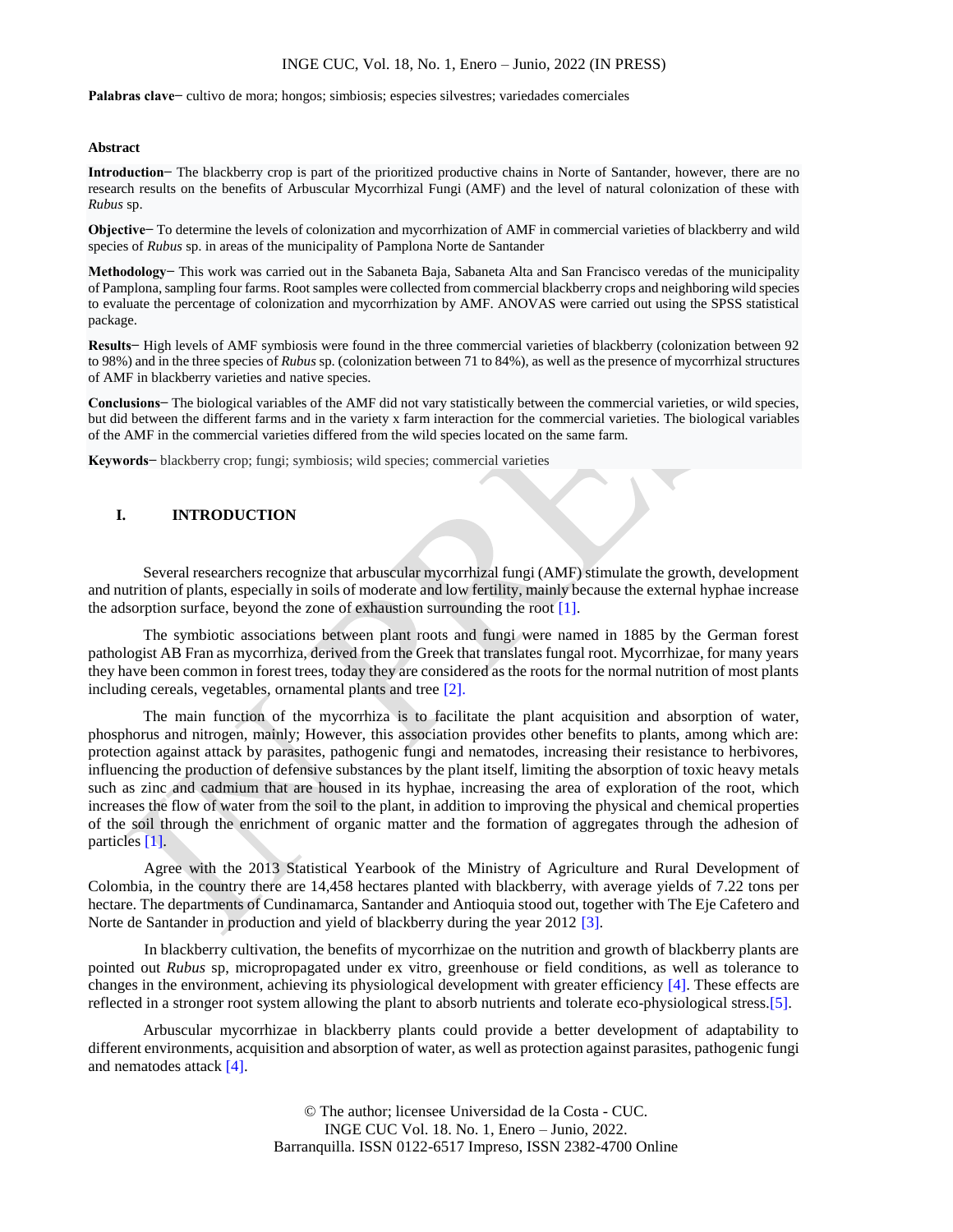The Departmental Strategic Plan for Science, Technology and Innovation of Norte de Santander 2014- 2024 identified as a prioritized productive chain that of fruits and vegetables where the cultivation of blackberries is located [6]. In the case of the municipality of Pamplona, the commercial varieties of *Rubus glaucus* Bent are cultivated: Mora de Castilla with thorns, Mora de Castilla without thorns and the new variety commonly called "Mora de uva", but mycorrhizae have not been used as a microbial inoculant to blackberry crops, due to lack of knowledge of the producer and the absence of scientific information on native mycorrhizae and their diversity.

On the other hand, different species of *Rubus* have been described as natural producers of wild blackberry foundin areas surrounding commercial crops and forested areas in the municipalities of Chitagá and Pamplona. The species described were: *Rubus alpinus* Macfad, *R. floribundus* Kunth*, R. bogotensis* Kunth, *R. rosifolius* Smith, *R. adenotrichos* Schlechtendal and *R. urticifolius* Poir [7].

The knowledge of the symbiosis of arbuscular mycorrhizae in cultivated soils and in soils with wild species of *Rubus* sp., will allow to give a scientific contribution of its diversity and potential application in the medium and long term in the province of Pamplona, allowing to improve production in the cultivable varieties of blackberry. For this reason, the objective of this research was to determine the levels of colonization and mycorrhization of AMF in commercial varieties and in wild species of *Rubus* sp. in areas of the municipality of Pamplona Norte de Santander.

# **II. METHODOLOGY**

# **A. Research location and root sampling**

This work was developed in the laboratory of the Microbiology and Biotechnology Research Group (GIMBIO) of the Department of Microbiology of the University of Pamplona and under field conditions in four farms located in the Sabaneta Alta, Sabaneta Baja and San Francisco veredas (Table 1), located towards the North of the municipality of Pamplona. In these farms, samples were carried out in commercial blackberry plantations and in wooded areas where there was a presence of wild *Rubus* species. The annual average temperature varies between 8° C to 17° C, and average annual rainfall of 1042 mm.

| <b>Municipality Veredas</b> |               | Farm name    | Coordinate           | Coordinate                       | <b>Altitude</b> |
|-----------------------------|---------------|--------------|----------------------|----------------------------------|-----------------|
|                             |               |              | Latitude $(N)$       | Longitude $(W)$                  | (masl)          |
| Pamplona                    | Sabaneta Alta | $E1$ Pino    | $7^{\circ}39'51$ "   | 72°66'52"                        | 2374            |
|                             | Sabaneta Alta | La Esmeralda | 7°24'34.7"           | 72°39`6.87 "                     | 2360            |
|                             | Sabaneta Baja | El Recuerdo  | $7^{\circ}26'7.18$ " | 72°40'7.22"                      | 2268            |
|                             | San Francisco | El Salado    | 7°28'42"             | $72^{\circ}39^{\circ}56^{\circ}$ | 2293            |
|                             |               |              | Source: authors      |                                  |                 |

#### **Table 1. Geographical location of the sampling areas in the municipality of Pamplona.**

In each of the selected farms, root samples were taken from five plants with ages between 2 and 3 years from a blackberry field planted with the three commercial varieties that are grown in the area: Mora Uva, Mora de Castilla (MC) without thorns and Mora de Castilla with thorns.

Additionally, adult plant roots corresponding to native species naturally present in the forested areas of the El Pino and La Esmeralda farms were sampled (Table 2), which were previously identified and their taxonomic classification confirmed with the help of the specialist and the Herbarium of the University of Pamplona.

**Table 2. Native species present in the farms under study.**

**Native species Farms**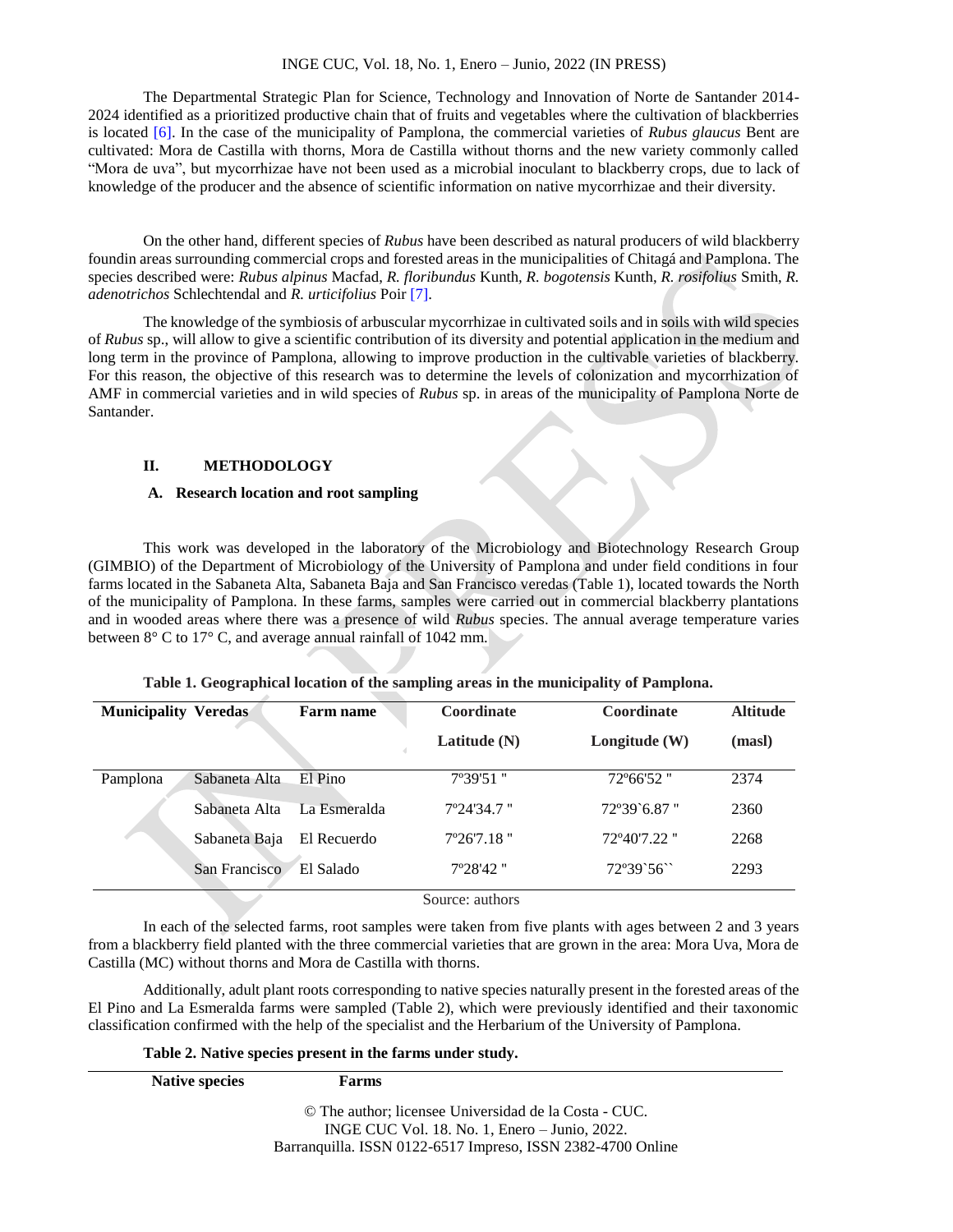| R. alpinus      | El Pino.              |
|-----------------|-----------------------|
| R. urticifolius | El Pino, La Esmeralda |
| R. floribundus  | El Pino, La Esmeralda |

Source: authors

The plant selection in the field of each commercial variety per farm, was carried out following a directed systematic random sampling, which consisted of walking in a V-shape through the entire selected area. The same procedure was followed for taking samples of roots of the wild species in the wooded areas of each one of the farms.

Four mini pits  $(10x10x20 \text{ cm}^3, \text{width}, \text{length} \text{ and depth respectively})$  were excavated around the plants, and at each point, at least 10 adventitious roots were taken at a depth of 20 cm. The four subsamples made up a composite sample that was placed in small transparent plastic bags and taken to the Microbiology Laboratory of the University of Pamplona in order to develop the process of quantifying the fungal colonization frequency and visual mycorrhization per plant.

# **B. Root lightening and staining**

In order to facilitate quantification of roots colonized by AMF, the lightening and staining of roots was carried out using the methodology proposed by Phillips and Hayman [8], with some modifications. The procedure was as follows: initial washing of the adventitious roots with abundant running water to remove soil debris, then these were immersed in a 10% KOH solution, and left in a water bath (90ºC) for 15 minutes. Then they were washed again and 10% KOH and 10%  $H_2O_2$  were added, mixed in a 1: 1 ratio (V/V), and placed again in a water bath at 90 ° C for 10 minutes. Next, the roots were washed with running water, a 1N HCl solution was added to them, they were left in a water bath for 10 minutes and they were washed again with water. Subsequently, the staining was carried out with a 0.05% Trypan Blue solution in acetic acid-glycerol-water (1: 1: 1), placing the roots in a water bath for 10 minutes. Afterward, the dye was removed, a lactic acid-glycerol-water solution was added, leaving the roots to rest to remove excess dye, and finally they were mounted on a slide and coverslips to observe them under the microscope with the same solution.

After staining the roots, the plate field intersection methodology recommended by Giovannetti and Mosse was followed [9] with some modifications. This procedure consisted of placing five root fragments of each plant, each 1 cm long on slides, in such a way that the segments were parallel, lactoglycerol was added, the coverslip was placed and it was observed in the objective at 10X with a Zeiss Primo Star brand microscope. The observation began at the end of the first root, in this visual field the presence or not of colonization by AMF was indicated. It was passed to the next field vertically and again it was indicated whether or not there was colonization by the fungus. It continued until 10 fields per root and 50 fields per plant were covered, repeating the process in a total of the five plants per variety, or wild species.

To calculate the percentage of colonization of AMF by microscopic observation fields, the following formula (1) was used:

#### % Total colonization by AMF  $=$   $(\frac{c}{\pi})$  $\frac{c}{T}$ ) **100** (equation 1)

C: number of fields colonized by any AMF structure T: total number of observed fields

In order to specify the percentage of mycorrhization by hyphae, arbuscules and/or vesicles, the percentage of these structures in the microscopic field of observation was calculated visually, taking as 100% the tissue observed in 10x  $[10]$ . The percentage of each of these structures resulted from obtaining the average of 50 fields observed in the roots of each plant. For the calculation of the percentage of total visual mycorrhization of the three structures of the AMF, the following formula was used:

# % visual micorrhization by AMF = % HYPHAE + % VESICLES + % ARBUSCULES **(equation 2)**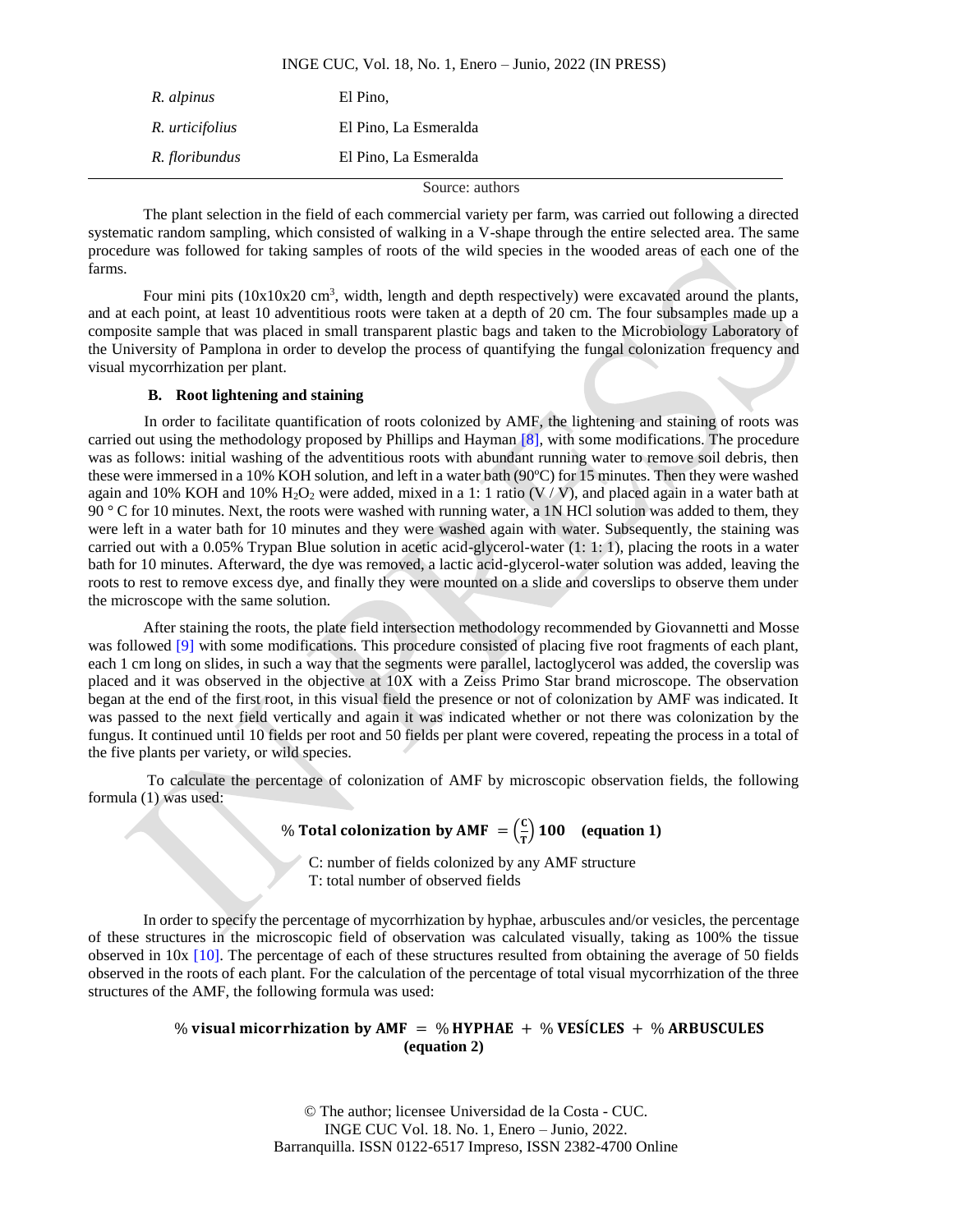With the information obtained from the five biological variables of the mycorrhizae (percentage of colonization, mycorrhization by hyphae, vesicles, arbuscules, and total mycorrhization of the three structures), several analyzes of variance were performed.

For commercial varieties, a two-factor analysis of variance (4 farms x 3 varieties) was carried out considering a completely randomized design where the repetitions were the five plants evaluated in each field of each variety per farm. A two-factor analysis of variance (2 farms x 2 species) was also carried out considering a completely randomized design where the repetitions were the five plants evaluated in each species (*R. floribundus*, *R. urticifolius*) in the El Pino and La Esmeralda farms.

Secondly, the three commercial varieties of *R. glaucus* (Mora de Castilla without and with thorns and Mora Uva) were compared in a simple ANOVA, together with the native species of *R. floribundus*, *R. urticifolius*, present on the farms El Pino and La Esmeralda considering a completely randomized design of five treatments and as repetitions the 10 plants evaluated in the two farms.

Finally, a simple ANOVA was performed to compare the five biological variables of the mycorrhizae among the three wild species of *R. floribundus*, R. *urticifolius*, *R. alpinus* present in the El Pino farm. A completely randomized design of three treatments was considered and the five evaluated plants of the El Pino farm were considered as repetitions.

Before carrying out the analyzes, the assumption of normality was verified by the Kolmodorov Smirnov test. The means were compared by the Tukey test for p <0.05. The SPSS version 21 statistical package was used.

# **III. RESULTS AND ANALYSIS**

The microscopic observation of root mycorrhization in commercial blackberry plants and wild *Rubus* plants in the different farms showed the presence of vesicles, hyphae and arbuscules, making strong symbiosis within the roots of the evaluated plants (Fig. 1).



Figure 1. AMF Structures of commercial varieties of blackberry plants evaluated a) hyphae, b) vesicles, c) arbuscules, observed in a 10X microscope. Source: authors

The hyphae found in the colonization of the roots are not septate and continuous thin filaments, some of them with intracellular and intercellular growth in the root. The vesicles presented varied shapes from round, oval, grouped or dispersed in the root, some contain hyphae; and the arbuscules were found within the cortical cells of the colonized roots. These results are similar to some images and studies carried out by other authors [4].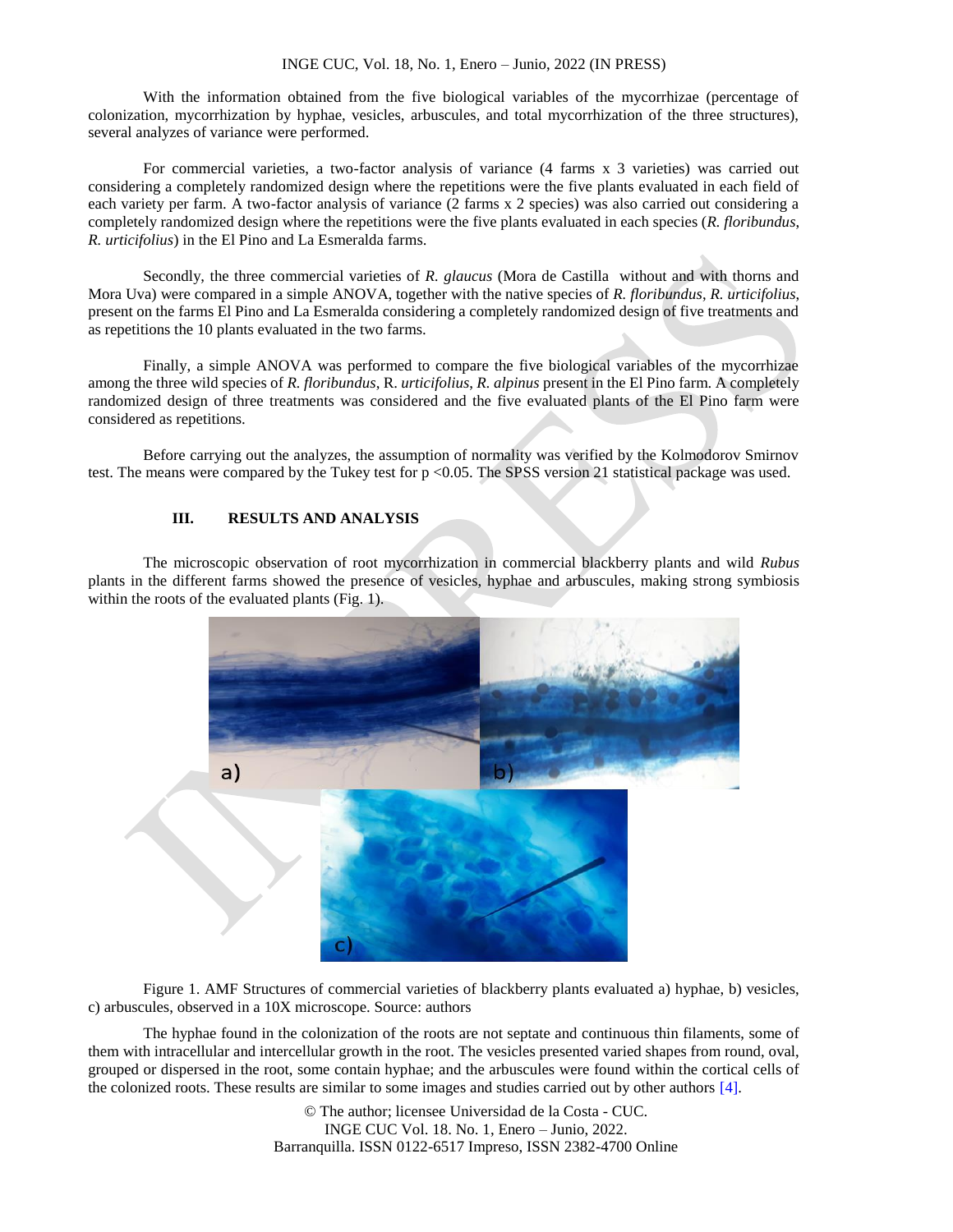The result of the bifactorial ANOVA farms x commercial varieties for the five biological variables evaluated did not show a statistical difference between the three commercial varieties; however, a statistical difference was found between the three farms and the interaction between farms x varieties for a group of variables, both for commercial varieties and for native varieties (Table 3).

It was verified that there was an interaction between the variety and farm factor for the variables visual mycorrhization of vesicles and arbuscules and not for the rest of the variables, since the colonization percentage was very high, between 92 and 98% for commercial varieties (Table 3). Mycorrhization by vesicles was higher for Mora de Castilla with thorn in the El Pino farm (22.28%) that did not differ statistically from the Mora Uva on the El Pino farm and the MC without and with thorn and the Mora Uva on the La Esmeralda farm and Mora de Uva on the El Salado farm. The mycorrhization by arbuscules also showed a statistical difference, being greater for MC with spines in the El Salado farm but that did not differ from the MC without spines in that same farm, from Mora Uva and MC without spine at La Esmeralda farm and MC without thorns in the El Pino farm. It is noteworthy that for total mycorrhization (by hyphae, vesicles and arbuscules) there was no statistical difference for the variety x farm interaction.

| <b>Varieties</b> | Farms        | $\frac{0}{0}$<br>colonization | <b>Mycorrhization Structures (%)</b> |                   |            |        |
|------------------|--------------|-------------------------------|--------------------------------------|-------------------|------------|--------|
|                  |              |                               | Hyphae                               | Vesicles          | Arbuscules | Total  |
| Mora uva         | El Pino      | 99.33a                        | 16.05a                               | 11.02ab           | 0.425d     | 27.51a |
| MC without thorn | El Pino      | 100.00a                       | 6.52a                                | 6.85b             | 9.07abc    | 22.45a |
| MC with thorn    | El Pino      | 96.00a                        | 7.35a                                | 22.28a            | 0.699d     | 30.34a |
| Mora uva         | La Esmeralda | 92.00a                        | 3.88a                                | 11.13ab           | 4.95bcd    | 19.96a |
| MC without thorn | La Esmeralda | 96.00a                        | 5.14a                                | 13.11ab           | 10.28ab    | 28.53a |
| MC with thorn    | La Esmeralda | 97.33a                        | 2.33a                                | 9.33ab            | 10.89ab    | 22.56a |
| Mora uva         | El Recuerdo  | 98.00a                        | 3.72a                                | 1.22b             | 5.88abcd   | 10.83a |
| MC without thorn | El Recuerdo  | 96.66a                        | 3.34a                                | 8.44 b            | 2.34bd     | 14,13a |
| MC with thorn    | El Recuerdo  | 98.00a                        | 1.54a                                | 2.11 <sub>b</sub> | 5.79abcd   | 9.44a  |
| Mora uva         | El Salado    | 100.00a                       | 8.45a                                | 14.06ab           | 6.51abcd   | 29.02a |
| MC without thorn | El Salado    | 100.00a                       | 6.04a                                | 6.26 <sub>b</sub> | 12.72 a    | 25.02a |
| MC with thorn    | El Salado    | 100.00a                       | 38.59a                               | 11.22ab           | 9.65abc    | 16.99a |
| $CV\%$           |              | 3.09                          | 182.15                               | 46.63             | 39.48      | 40.14  |
| TE <sup>*</sup>  |              | 1.74                          | 9.03                                 | 2.62              | 1.50       | 4.96   |

**Table 3. Colonization and mycorrhization comparison for interaction between commercial varieties x farms.** 

MC: Mora de Castilla variety; Unequal letters in the columns differ for p≤ 0.05; CV: coefficient of variation; TE: typical error. Source: authors

The previous results show that the biological variables of the mycorrhizae were not influenced by the commercial varieties within each farm; but among the farms that were located on different soils and altitudes, the plants of the El Recuerdo farm were less prominent in mycorrhization by vesicles and arbuscules and curiously it is where the plants had less height.

The result of the ANOVA for the variables percentage of colonization, mycorrhization by hyphae and total mycorrhization did not show differences in the interaction, but did show a statistical difference between the farms (Table 4). The highest percentage of root colonization was observed in the El Salado farm (99.55%), the lowest for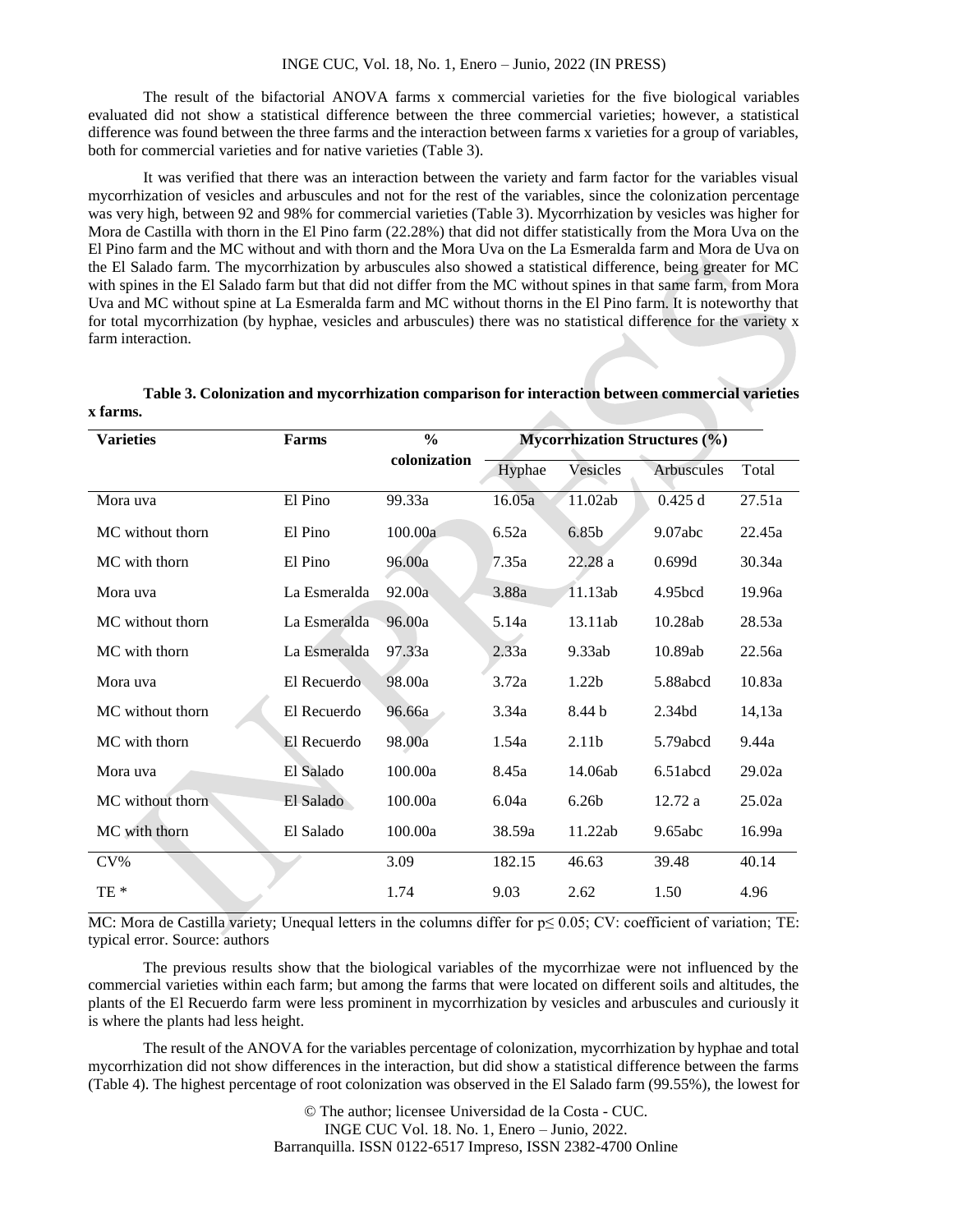the La Esperanza farm (95.11%), and both El Pino and El Recuerdo farms were statistically intermediate. The El Salado farm showed greater mycorrhization by hyphae (17.69 %) without statistical difference with El Pino and La Esmeralda and the lowest in El Recuerdo with 2.87%. The total of structures (hyphae-vesicles-arbuscules) was also lower for the El Recuerdo farm with respect to the rest of the farms.

|              | <b>Colonization</b> | <b>Mycorrhization Structures (%)</b> |              |  |
|--------------|---------------------|--------------------------------------|--------------|--|
| Farms        | $\frac{6}{9}$       | <b>Hyphae</b>                        | <b>Total</b> |  |
| El Pino      | 98.44ab             | 9.98a                                | 26.76a       |  |
| La Esmeralda | 95.11b              | 3.78ab                               | 23.69a       |  |
| El Recuerdo  | 97.55ab             | 2.87b                                | 11.47b       |  |
| El Salado    | 99.55a              | 17.69a                               | 23.68a       |  |
| $CV\%$       | 3.13                | 84.55                                | 39.12        |  |
| $TE*$        | 1.01                | 3.27                                 | 2.79         |  |

**Table 4. Colonization and mycorrhization between farms for commercial varieties.**

Unequal letters in the columns differ for p≤ 0.05; CV: coefficient of variation; TE: typical error. Source: authors

The result of the bifactorial ANOVA farms x native and commercial species did not show statistical difference between the La Esmeralda and El Pino farms, but showed difference between the species and varieties, and there was also a difference in the interaction of these two factors for the five variables under study. In the interaction, the colonization percentage was higher for MC without thorn, MC with thorn and Mora Uva in the El Pino farm and Mora Uva, MC without thorn and MC with thorn, *R. urticifolius* and *R. floribundus*, in La Esmeralda farm, and lower for *R. urticifolius* and *R. floribundus* in the El Pino farm with 76% and 71.33% colonization of AMF, respectively (Table 5).

| <b>Varieties</b> | Farms        | $\frac{0}{0}$       | <b>Mycorrhization Structures (%)</b> |                     |                    |         |
|------------------|--------------|---------------------|--------------------------------------|---------------------|--------------------|---------|
|                  |              | <b>Colonization</b> | Hyphae                               | Vesicles            | Arbuscules         | Total   |
| Mora uva         | El Pino      | 99.33a              | 16.10a                               | 11.00bc             | 0.40e              | 27.50ab |
| MC without thorn | El Pino      | 96.00a              | 6.53 <sub>b</sub>                    | 6.86cde             | 9.06 <sub>bc</sub> | 22.43ab |
| MC with thorn    | El Pino      | 96.00a              | 7.36b                                | 22.30a              | 0.70e              | 30.36a  |
| R. urticifolius  | El Pino      | 76.00bc             | 2.00 <sub>d</sub>                    | 4.46f               | 5.73cd             | 12.23c  |
| R. floribundus   | El Pino      | 71.33c              | 5.20bcd                              | 3.10e               | 2.83de             | 11.13c  |
| Mora uva         | La Esmeralda | 92.00ab             | 3.90bcd                              | 11.16 <sub>bc</sub> | 4.93d              | 19.96bc |
| MC without thorn | La Esmeralda | 97.33 a             | 5.13bcd                              | 13.10b              | 10.26 <sub>b</sub> | 28.56ab |
| MC with thorn    | La Esmeralda | 100.00a             | 2.33cd                               | 9.33bcd             | 10.90ab            | 22.56ab |
| R. urticifolius  | La Esmeralda | 100.00a             | 5.06bcd                              | 4.06f               | 14.56a             | 23.70ab |

*R. floribundus* La Esmeralda 100.00a 5.93bc 6.76cde 14.56a 26.93ab

CV% 6.53 21.39 23.26 17.50 14.82 TE \* 3.50 0.73 1.23 0.74 1.93

**Table 5. Colonization and mycorrhization comparison for the interaction between commercial and wild varieties x El Pino and Esmeralda farms.**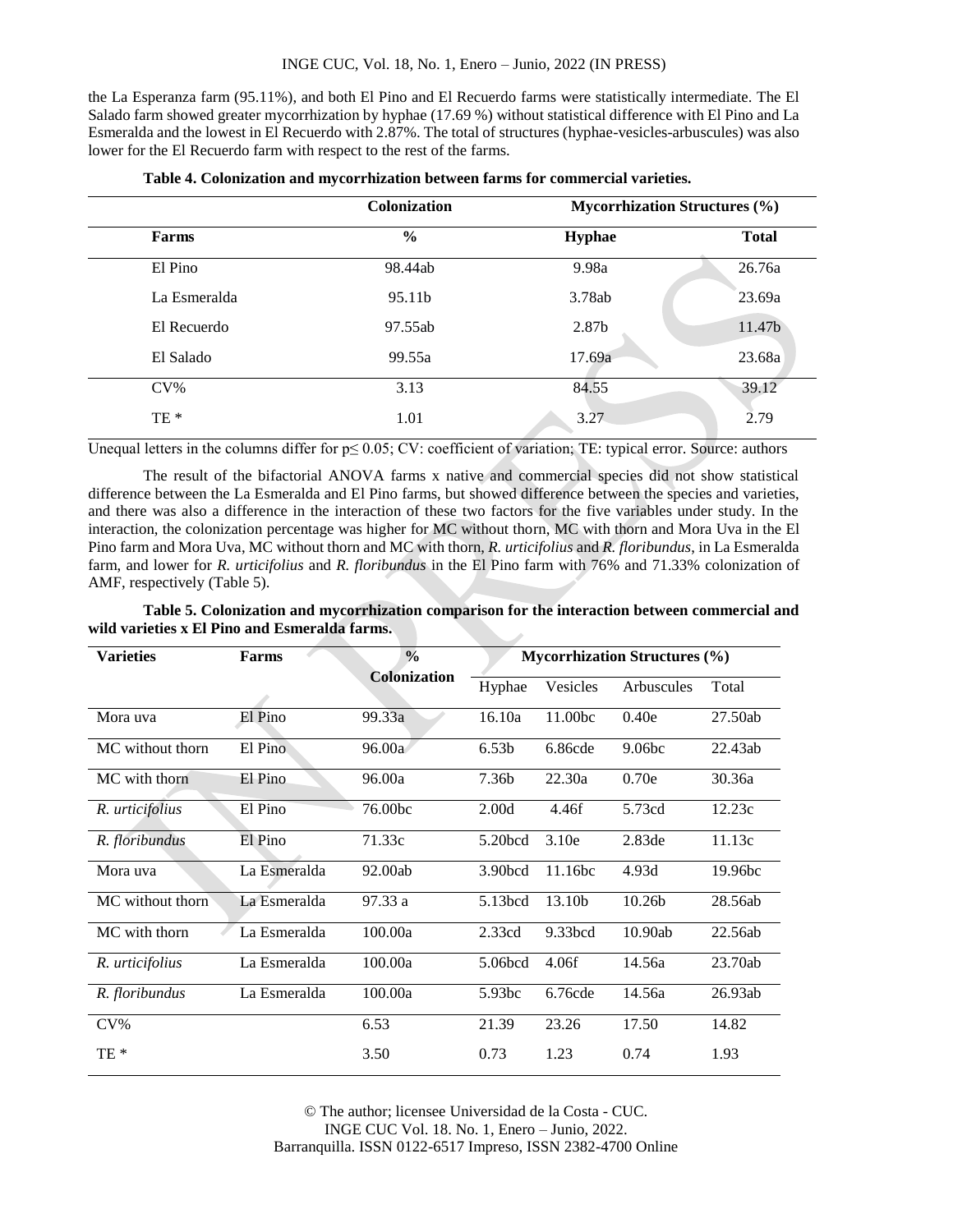MC: Mora de Castilla variety; Unequal letters in the columns differ for p≤ 0.05; CV: coefficient of variation; TE: typical error. Source: authors

Mycorrhization by hyphae also showed a statistical difference, being higher for the Mora Uva variety in the El Pino farm, respect to the other varieties and species in the El Pino farm. The lowest mycorrhization by hyphae was observed for *R. urticifolius* (2.00%) in the El Pino farm, but it did not differ statistically from the values exhibited by *R. floribundus* in that same farm and MC without spine, MC with spine and Mora Uva and *R. urticifolius* in the La Esmeralda farm.

The percentage of mycorrhization by vesicles showed the highest value for MC with spines in the El Pino farm, which was statistically different from the other varieties in the El Pino farm and in the La Esmeralda farm. The lowest value of mycorrhization by hyphae was observed for *R. floribundus* (3.10%) which did not differ statistically from the values shown by MC with spines, *R. urticifolius* and *R. floribundus* in the same farm and *R. urticifolius* and *R floribundus* at La Esmeralda farm.

The mycorrhization by arbuscules was higher for *R. urticifolius* and *R. floribundus* in the La Esmeralda farm, which did not differ with MC with spines on that farm, but with the rest of the native varieties and species. For the total mycorrhization, the lowest values were for *R. urticifolius* and *R. floribundus* in the El Pino farm, but they did not differ from Mora Uva variety in the La Esmeralda farm. The rest of the farms reached values higher than 20% of total visual mycorrhization.

These results show that farm factors combined with varieties or species can influence the levels of natural symbiosis, and that in general there was a tendency to be less colonization and mycorrhization structures for the native species *R. urticifolius* and *R. floribundus* in the El Pino farm in relation to the La Esmeralda, which did not occur in the commercial varieties.

The comparative analysis of the five varieties and species existing in the El Pino and La Esmeralda farms did not show significant statistical difference for the colonization percentage, nor for the percentage of mycorrhization by arbuscules and the total mycorrhization, but for the variables of mycorrhization by hyphae and vesicles. The mycorrhization by hyphae was higher for the Mora Uva variety without statistical difference with the MC variety without and with thorn and the *R. urticifolius* species. Regarding the mycorrhization by vesicles, it was higher for the MC variety with spines without statistical difference with MC without spines and Mora Uva (Table 6).

| <b>Varieties</b> | % colonization | Mycorrhization structures $(\% )$ |                   |            |        |
|------------------|----------------|-----------------------------------|-------------------|------------|--------|
|                  |                | Hyphae                            | <b>Vesicles</b>   | Arbuscules | Total  |
| Mora uva         | 95.66a         | 10.00a                            | 11.08ab           | 2.66a      | 23.73a |
| MC without thorn | 98.00a         | 5.83ab                            | 9.98ab            | 9.66a      | 25.50a |
| MC with thorn    | 96.66a         | 4.85ab                            | 15.81a            | 5.80a      | 26.46a |
| R. urticifolius  | 88.00a         | 5.56ab                            | 4.93b             | 8.51a      | 19.03a |
| R. floribundus   | 85.66a         | 3.53 <sub>b</sub>                 | 4.26 <sub>b</sub> | 10.15a     | 17.96a |
| $CV\%$           | 11.68          | 59.32                             | 44.64             | 62.73      | 28.44  |
| TE <sup>*</sup>  | 3.13           | 1.02                              | 1.18              | 1.34       | 1.85   |

**Table 6. Colonization and mycorrhization comparison for commercial varieties and native species in the El Pino farm.**

MC: Mora de Castilla variety; Unequal letters in the columns differ for p≤ 0.05; CV: coefficient of variation; TE: typical error. Source: authors

© The author; licensee Universidad de la Costa - CUC. The ANOVA result for the biological variables in the three wild species that were found in the El Pino farm, did not show statistical difference for the total colonization (between 71.33 and 84%), nor for the

INGE CUC Vol. 18. No. 1, Enero – Junio, 2022. Barranquilla. ISSN 0122-6517 Impreso, ISSN 2382-4700 Online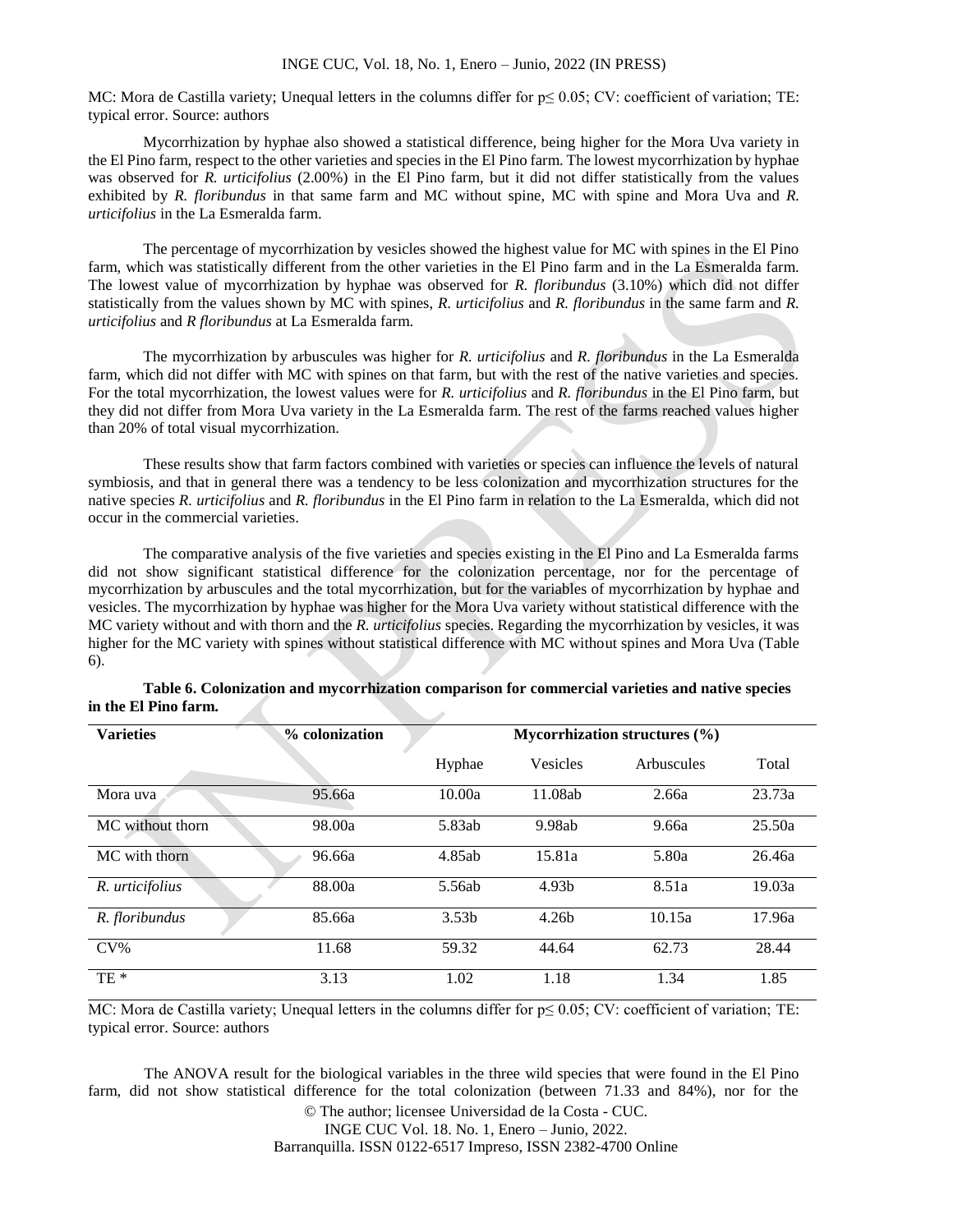mycorrhization by hyphae (between 2.0 and 5.20%), by vesicles (between 3.10 and 4.46%), nor total mycorrhization (between 7.20 and 12.23%), only for mycorrhization by arbuscules showed a difference, with the highest value being 5.73% for *R. urticifolius* (Table 7).

| <b>Varieties</b> | % colonization | <b>Mycorrhization Structures (%)</b> |          |                   |        |  |
|------------------|----------------|--------------------------------------|----------|-------------------|--------|--|
|                  |                | Hyphae                               | Vesicles | Arbuscules        | Total  |  |
| R. alpinus       | 84.00a         | 3.73a                                | 3.20a    | 0.30c             | 7.20a  |  |
| R. urticifolius  | 71.33a         | 2.00a                                | 3.10a    | 5.73a             | 12.23a |  |
| R. floribundus   | 76.00a         | 5.20a                                | 4.46a    | 2.83 <sub>b</sub> | 11.13a |  |
| $CV\%$           | 14.73          | 45.55                                | 39.20    | 18.30             | 29.73  |  |
| TE*              | 0.30           | 0.47                                 | 0.40     | 0.21              | 2.64   |  |

Unequal letters in the columns differ for p≤ 0.05; CV: coefficient of variation; TE: typical error. Source: authors.

The higher percentage of mycorrhization in the El Pino farm, compared to the other farms, maybe due to the low agronomic practices that are used there, since soil is generally not tilled, but on the contrary, the plants are sown directly, they are hilled and the weeds are cleaned, leaving a lawn, which is manifested in the conservation of the soil structure, and therefore, of the associated microbiota.

The results showed that the colonization by mycorrhizae and the mycorrhizal structures do not present differences between native species, a result that is similar to that of the commercial varieties, despite the fact that these showed to have relatively higher values of colonization and mycorrhization structures.

Anthropic activity can affect both the dynamics and diversity of AMF, according to authors like Schalamuk et al.[10]. In general, in these places where the native and commercial species and farms were evaluated, the anthropic activity is not high, which constitutes a positive factor in terms of the conservation of the mycorrhizal populations in the area.

In other studies it has been found that the use of mycorrhizae can help blackberry seedlings to tolerate medium concentrations of salinity in the soil, by allowing a greater absorption of nutrients such as phosphorus and a lower intake of sodium [11], very important aspects because most of the soils of Pamplona are low in phosphorus content [12] [13], although the situation with salinity is unknown.

On the other hand, it is suggested that environmental differences are also important factors that determine AMF spore density in ecosystems; It is known that the higher the temperature and the luminosity on the soils, the production of AMF spores increases[1], which could explain why commercial varieties present greater mycorrhization than native species located mostly in forested areas, and because in other studies carried out in coffee plantations, it was found that the abundance of AMF was independent of the degree of disturbance or type of land use under those specific conditions of low anthropic activity [14].

According to the authors [15] and [16] permanent changes in the edaphic environment reflect the existing dynamism which are observed in parameters such as humidity, temperature, nutrient availability, due to natural conditions or the effect of cultural practices to improve crop productivity. Additionally, the soil can suffer degradation and contamination processes with toxic chemicals for plants and microorganisms, so it is advisable not to use agrochemicals in the studied areas.

Under these conditions the development of AMF may be affected, finding that the soil environment can favor it at one time and reduce it at another, either by direct effects on AMF communities or indirectly by its effects on the host plant.

The present results indicate that studies should be continued to identify the AMF species present in the soil samples taken together with the roots, confirming the families, genera and species in each farm and variety or native species by morphological and molecular techniques. In addition, studies should be carried out in other places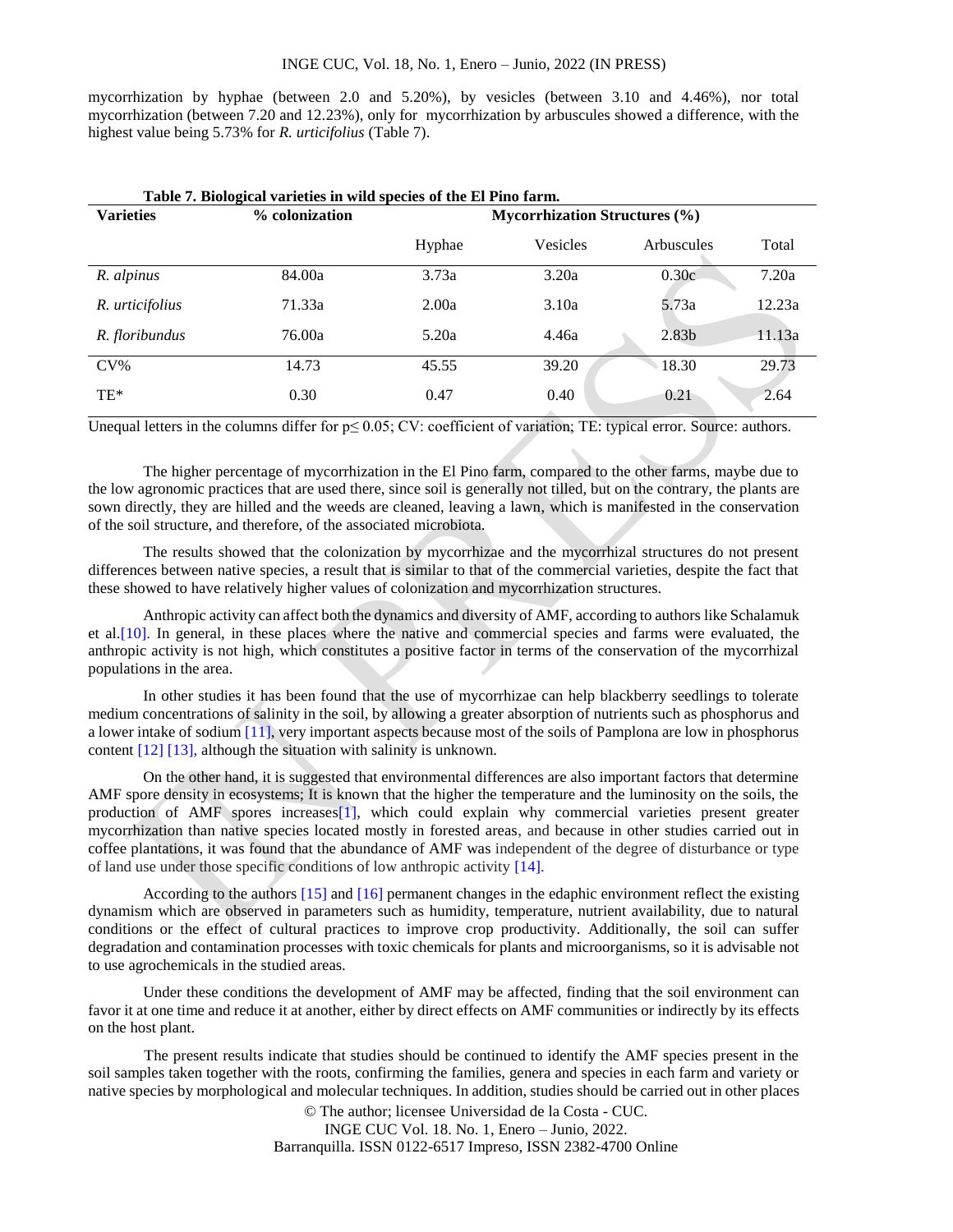of the Pamplona municipality, both in commercial varieties and in native *Rubus* species to verify if the levels of colonization and mycorrhization structures are similar to those observed in the present study and to conserve the native species of mycorrhizae with potential use instead of chemical fertilizers and reduce environmental pollution.

It is necessary to verify the effects of native AMF species on commercial blackberry crops, since it is not enough that the colonization percentage is high, but rather the contributions that it makes to the plant in symbiosis, since in research carried out in greenhouse with blackberry seedlings it has been proven that the adequate inoculation of these beneficial microorganisms represents a viable strategy for the micropropagation processes of blackberry plants in the acclimatization phase [17].

The present results encourage to continue studies to obtain native strains of this area, multiply them and use them in obtaining blackberry propagation material in greenhouses or nurseries, especially in hardening centers, since some researchers [5] verified that the seedlings inoculated with AMF strains presented beneficial effects on growth and development such as accumulation of biomass, both in the aerial and root part, and positive effects on the foliar area and the bearing of the plants, as well as beneficial effects related to plant nutrition, expressed in the absorption of essential elements such as phosphorus, nitrogen, calcium and magnesium.

On the other hand, it is proposed to continue the research including comparisons with other farms, where a conventional blackberry production system is used, since [18] verified that the farms with agroecological management provided adequate characteristics to support a higher density of vesicle arbuscular mycorrhizal spores than in the soils of farms with intensive agricultural management, being an important property for the structural stability of AMF populations.

# **IV. CONCLUSIONS**

High levels of symbiosis of vesicle arbuscular fungi were found in the three commercial varieties of blackberry (colonization between 92 to 98%) and in the three wild species of *Rubus* sp. (colonization between 71 to 84%), as well as the presence of mycorrhization structures in blackberry varieties and native species.

The biological variables of the AMF (colonization and mycorrhization structures) did not vary statistically between the commercial varieties, but did between the different farms, presenting a statistical difference in the variety x farm interaction, with a tendency to be lower in the varieties located on the La Esmeralda farm, which presented lower height.

The biological variables of AMF in commercial varieties differed from wild species located on the same farm. There was also statistical difference between the farms and in the interaction variety - species x farm; however, the native species within a farm did not present statistical difference for these variables.

#### **V. FINANCING**

Scientific research article derived from the research project "Diversity of arbuscular mycorrhizae associated with wild blackberry plants (*Rubus* sp) from Pamplona", funded by the "University of Pamplona". Start year: 2018, end year: 2021.

## **REFERENCIAS**

- [1] C. P. Guadarrama, G. I. Sánchez, S. J. Álvarez y Z. J. Ramos. Hongos y plantas beneficios a diferentes escalas en micorrizas arbusculares. *Ciencias*, vol. 73, pp. 38-45, 2004.
- [2]. G. N. Agrios. Fitopatologia. Mexico. Academic Press. 2006.
- [3]. C. H. Escobar-Torres. Ministro de Agricultura y Desarrollo Rural. Frutales Tropicales, Cadena de mora: 2013. [http://www.agronet.gov.co](http://www.agronet.gov.co/)
- [4] U. A Pérez, M. M. Nuñez, V. M. Franco, M. Ramírez y G. Roveda. Evaluación de un sistema para la micorrización in vitro en plantas de mora de castilla (*Rubus glaucus* Benth). *Univ Sci.* vol.17, no. 2, pp. 140-151, 2012.